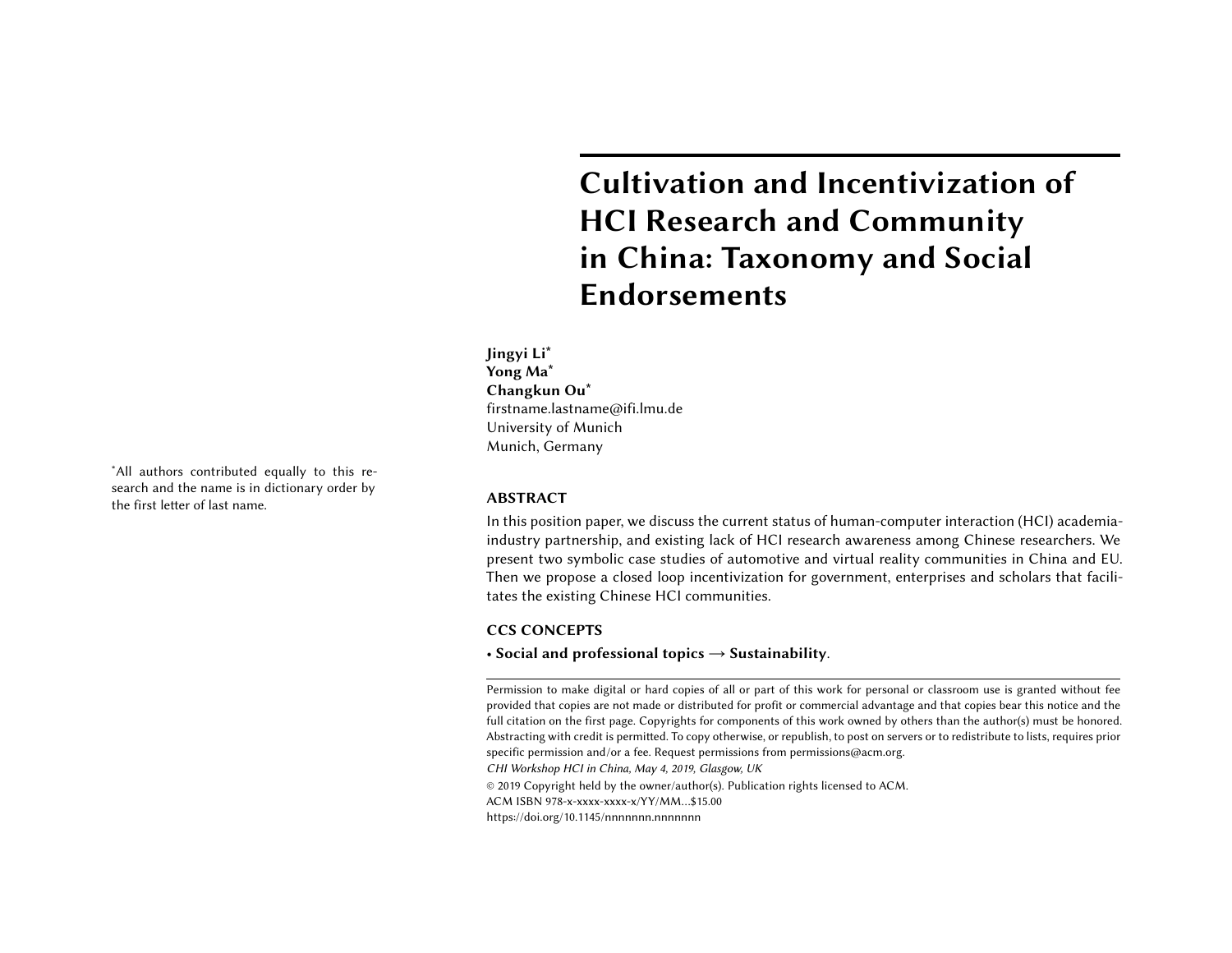

**Figure 1: The taxonomy field of HCI in Europe and China: HCI research in EU focus more on human side, however Chinese researcher focus more on technical side.**



**Figure 2: The sketch indicating the different effects of active and inactive communities on researcher's career development.**

# <span id="page-1-0"></span>**KEY[WO](#page-1-0)RDS**

community, sustainability, human-computer interaction

#### **ACM Reference Format:**

Jingyi Li, Yong Ma, and Changkun Ou. 2019. Cultivation and Incentivization of H in China: Taxonomy and Social Endorsements. In CHI '19 Workshop: HCI in Chi ACM, New [Yor](#page-5-2)k, NY, USA, 7 pages. https://doi.org/10.1145/n[nnn](#page-5-3)nnn.nnnnnnn

### **INTRODUCTION**

<span id="page-1-1"></span>Human-computer interaction (HCI) research focus on the interfaces betw Sustainable HCI research gains its popularity, therefore large discussion ye[ar](#page-5-4)s, for examples resolving refugees through HCI research[1], policy i  $[5, 13]$ , as well as research ethics  $[7]$ . The discipline of HCI is situated at the science, cognitive science, human factors engineering, and several other f Figure 1.

Currently in China, research publication authors and reviewers focus research community of HCI professionals remains small in China [4, 6], w of our world. They mainly focus on designing and applying approaches of Howev[er](#page-1-1), the mainstream HCI communities collaborate with different fie other researchers with related goals, such as psychology concerns in un modeling [10] and quantitative user experience design[14].

This position paper firstly discuss the existing relationships in Automotic Then, we conceive a closed-loop concept regarding how to deal with the r ment, enterprises and researchers.

#### **Case Studies**

The ACM SIGCHI German Chapter was founded in 2017 [3], which is relat to the China Chapter, founded in 2005. However, the HCI community in a fast pace and been successful in offering an active local society for pro students who volunteer to share their expertise and knowledge in HCI. With nity, researchers form different career stages are entitled equally to partion of fields, i.e. from academia to industry. Contrarily, researchers from ina with difficulties in acquiring collaboration opportunities at the beginning Figure 2. One reason behind it, could be the sustainability of HCI comm plays an important role in various domains, such as automobile and VR.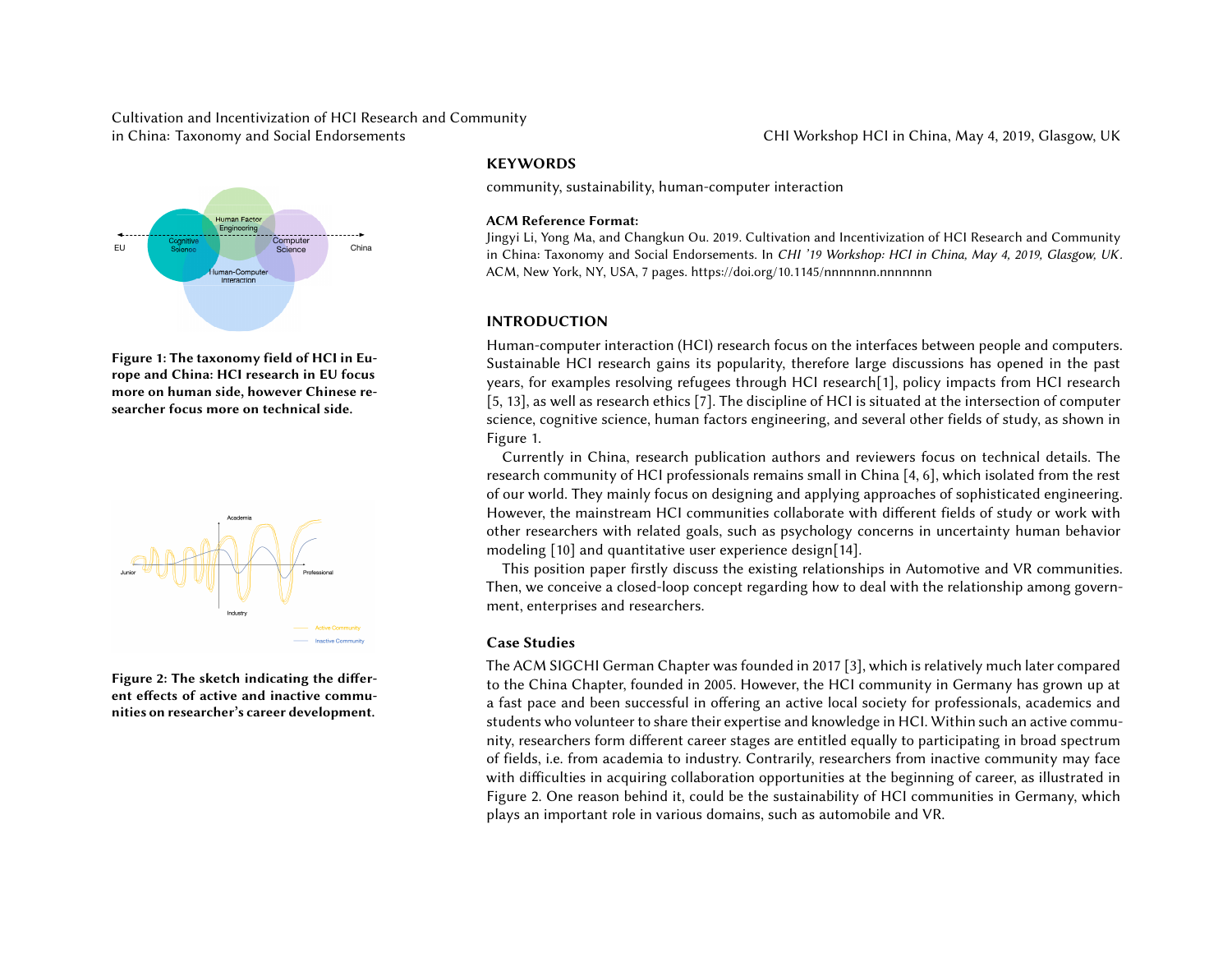Example: Automotive Communities. In the automotive field, the role of indu It is mainly because of sophisticated driving test systems, including highing simulator, which are implemented in automotive industry to evaluation before its market launch<sup>[9]</sup>. Aforementioned industrial level equipment is viduals or even some research institutes. Meanwhile, the automotive indu of professio[nals](#page-6-0) in diverse fields, in order to form a closed loop from inn Becker et al. pointed out[\[2\]](#page-5-5), joint research and development (R&D) in Ger with [add](#page-6-1)itional innovation resources, while the intensive internal R&D p joint R&D. The fostering cooperation between automotive industry and a situation.

For example, Ph.D. candidates in EU, e.g. [Ge](#page-6-2)rmany, who are interested offered three ways to further their studies. Firstly, they can look for joint and company on the website of HCI researc[h g](#page-6-3)roup at university; secondly positions on the website of company;Thirdly, they can visit the website candidates in join R&D usually carry out their research ideas and fit into research institute at the same time. Compared to the individual researc more from networks and opportunities in industry and market.

Meanwhile, the automotive industry in China has realized the necesse academia. Increasing number of cooperation with various forms has been Seminar "National Engineering Practice Education Center" that held by T Volkswagen[24], the joint research of autonomous driving between FAV of Defense Technology [11], and the research contract between GAC and ence [18]. However, in terms of the chances for Ph.D. candidates to cond industrial projects from early stage till future career, there are still much

In addition, a new form of cooperation aroused in autonomous cars v Alibaba and other Chinese internet giants [20]. Compared to traditional automotive industry and academia, the research project led by internet compation ation speed and shortened research cycle [19]. However, building safe ve worldwide transportation is far more challenging from writing an app an with the consistently developing autonomous driving technology and stan which helps to ease the tension between technological novelty and sustai urgent need in automotive communities.

Example: VR Communities. The current active VR communities profit fron puting power brought by Moore's Law and the popularization of mobile t its community has obtained very different outcomes in the EU and China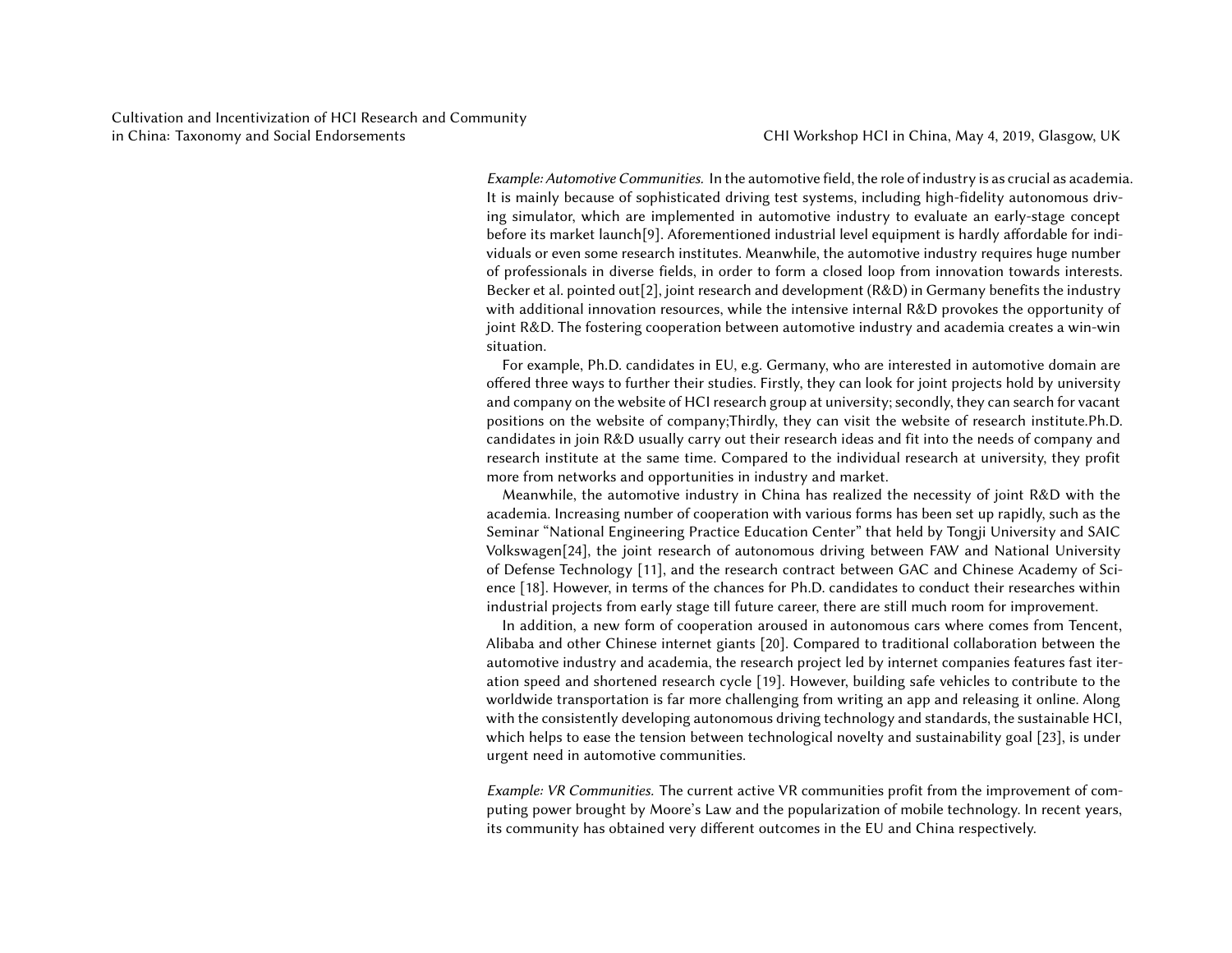

**Figure 3: Issues appear in triangular partnership of the three, any strong connections of two entities obstruct the developing of the third one**



**Figure 4: A closed loop as incentivization among government, enterprises and scholars in HCI value oriented research. Scholars do not interact with governments directly, however cooperate with enterprises and report achievements directly then. As endorsement, government regulations forces the obligations between enterprises and scholars.**

<span id="page-3-1"></span><span id="page-3-0"></span>According to social commentary[22], "we believe that VR is the next gen computing [plat](#page-6-5)forms; we believe that Head Mounted Display is the last trend of VR investment in China has gradually emerged from the end A review of the 2017 VR-Year  $[12]$  shows that global VR applications ( reached \$417 million in 2017, and the global VR head-mounted capacity re the end of 2017. Over time, due to the la[ck](#page-3-0) of phenomenal VR content, s in this field, another winter has rapidly arrived in the VR industry of C blow to the confidence of scholars and the application of government fund days, according to a VR patent report[15], China has accumulated only a research and value research that does not sustain and support building it near future. The capital is turning the wind to other areas.

In turn, the EU scholars and their achievements is progressing steadily consequences that brought by VR technology have been proposed recer strangers in an immersive VR environment [8], review of challenges and VR [21]. These studies provide a positive discussion atmosphere for thi HCI, and their research have also [b](#page-3-1)egun to be applied in the industrial field,  $\overline{\phantom{a}}$ HoloLens 2 [17] has released as a commercial successor comparing to its

### **ENDORSEMENTS AND OBLIGATIONS**

From the two case studies above, it is not difficult to figure out that value lacking in China. As illustrated in Figure 3, the reasons are: 1) academic the mainstream computer science, value in technical details rather than no relatively benign cycle of government, enterprises and scientific resea connection between the government and scientific research institutes has searchers to understand the status quo of the industry. A large number of have become short-term projects since they are not noticed by industrie ordinating the relationship or partnership among government, business a one of key issues in how we can communicate and develop the interact communities and other HCI communities. In this section we discuss a possible 2 three could achieve a benign closed loop in the cultivation, construction and there ould communities. As shown in Figure 4.

Government. should shift more focus on the interdisciplinary and appli from the computer-technology-based. The pragmatic application of novel case, will bring much more enormous fortune and benefits towards the so government should cultivate a long-term sustainable goal into the future, i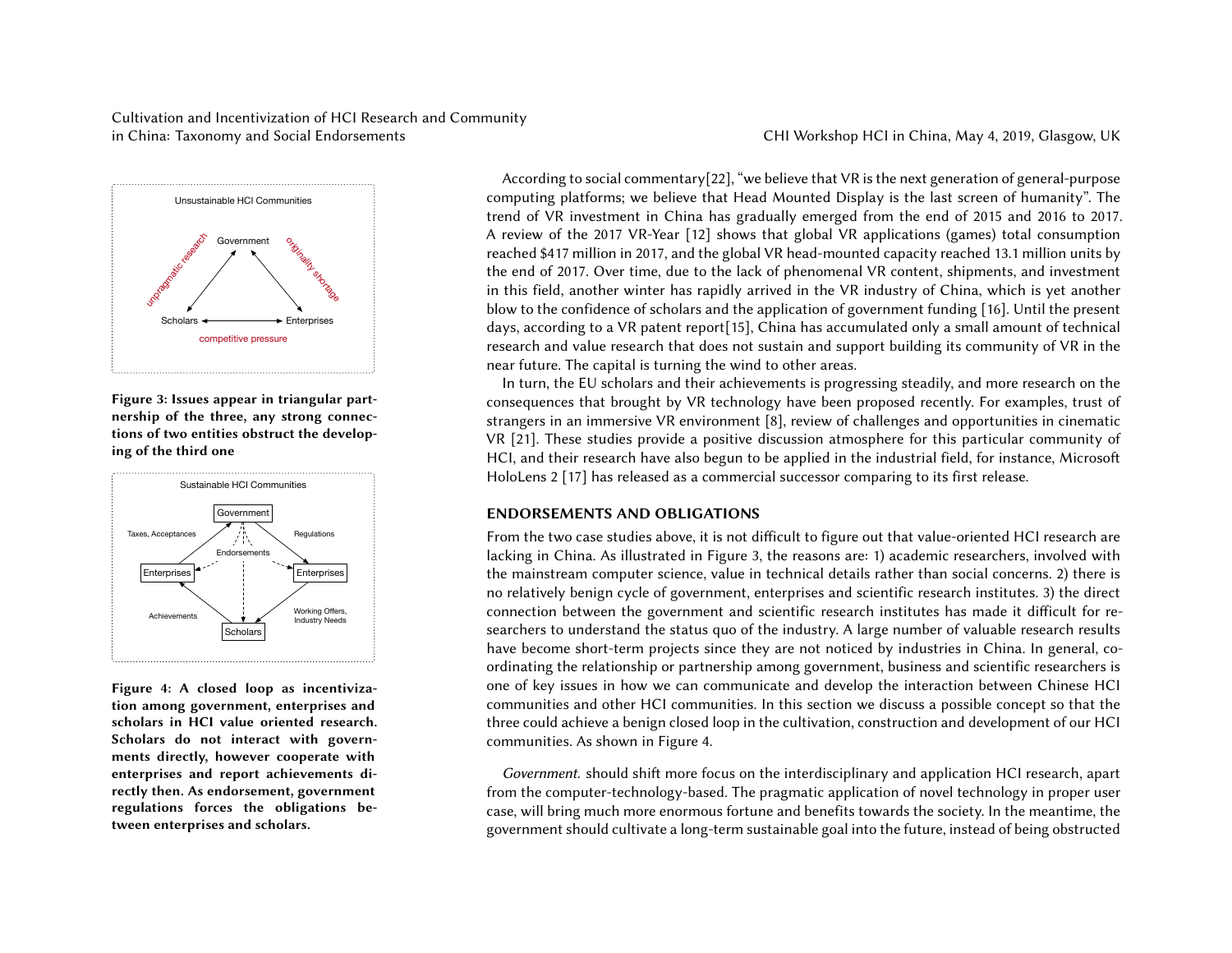by temporary technical bottlenecks, especially in the current fast changing world. Furthermore, we suspect that, to avoid business oligarchy and short-term research projects, the government should strengthen the endorsement of collaboration between industry and academia, specifically in aspects of sharing expertise, apparatus and opportunities.

Enterprises. play a critical role in HCI study and they can provide more funding for researchers or institutes to continue their research. In universities or institutions, these capital will be used to enable researchers to carry out novel ideas and prototypes in the HCI study, meanwhile technical innovation will help the companies acquire much more competitiveness. Besides, with limited number of HCI research teams, it is challenging for companies to perform leading research and develop creative products. Thus, the companies should apply for the funding from the government according to their proposals and provide enterprise funding to participated scholars.

Scholars. do not directly establish connections with the government funding. On the contrary, government departments that endorse trust have adopted regulations to ensure closer cooperation between scholars and enterprises. On the one hand, the employment problem of highly professional scholars can be solved through open recruitment, and on the other hand, scholars can also actively choose enterprises due to the support of laws and regulations.

### **CONCLUSIONS**

This position paper discusses the HCI community in EU and China from the perspectives of the taxonomy and society endorsements of HCI disciplines, as a field of applied disciplines that intersects with many basic subject areas.

We argue that our closed loop: 1) eliminates weakness of value-oriented HCI academic achievements in Chinese society, by eliminating the isolated status among enterprises, government, and scientific institutes. 2) reduces the pressure of opportunities between oligarchs enterprises and researchers by government endorsement and obligations in all companies. 3) expands the communication between the Chinese HCI community and other worldwide communities, since it also creates more opportunities for researchers to observe and cooperate through the actual needs of enterprises, thereby increasing their stakeholder background and producing more research for the future.

HCI, as a discipline connecting people and computers, it builds ideas using existing computing technologies for a distant future. As a rising star, Chinese government should not only focus on our existing investments in theory and technology accumulation, but also encourage and incentivize researchers and stakeholders while focusing on the research of our society construction. Such an approach exploiting the closed loop of the three is possibly the only chance to build healthy and sustainable HCI community in our future.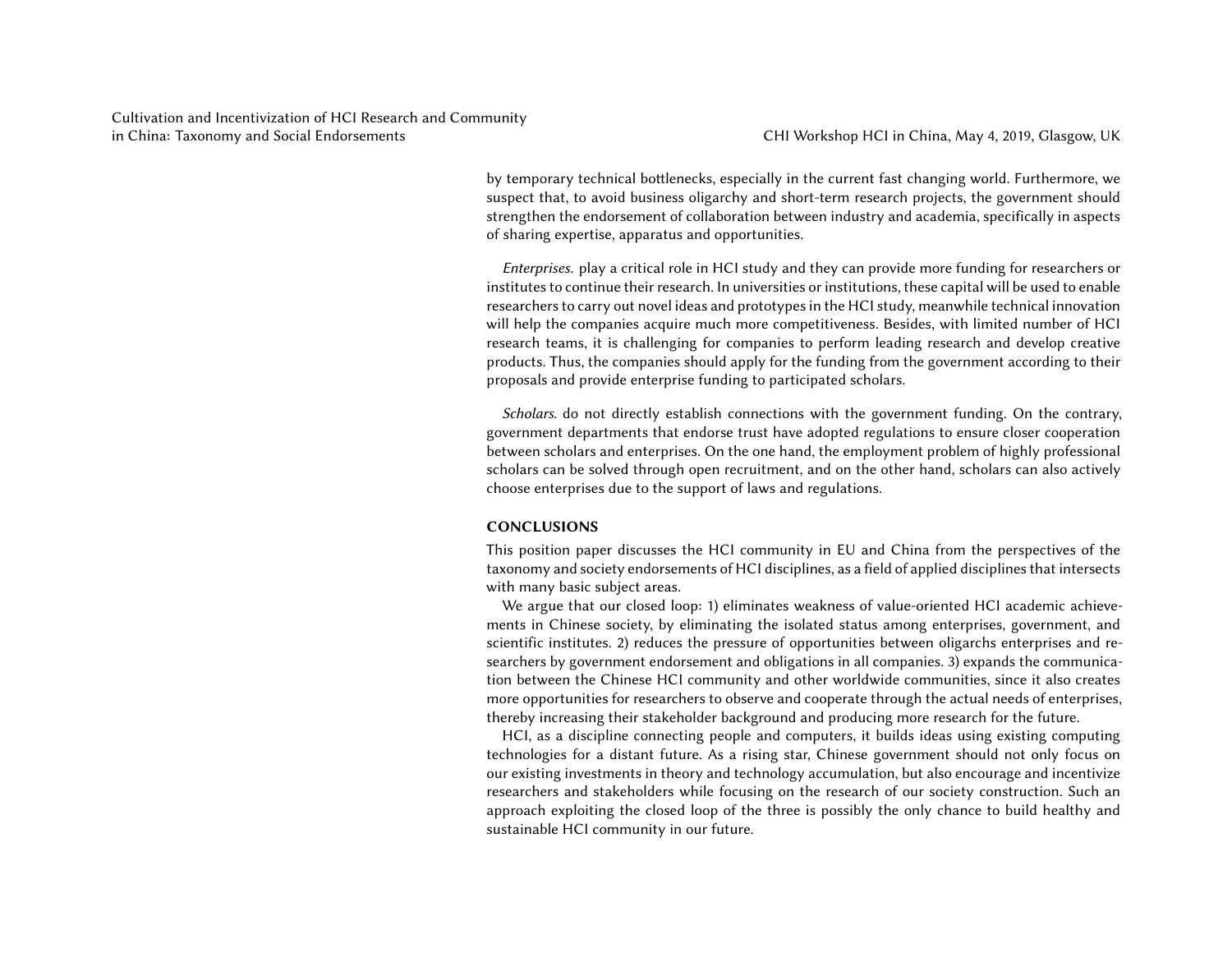### <span id="page-5-6"></span><span id="page-5-4"></span><span id="page-5-0"></span>**REFERENCES**

- [1] Konstantin Aal, Anne Weibert, Reem Talhouk, Vasilis Vlachokyriakos, Karen Fisher, ar Technology: Determining the Role of HCI Research. In Proceedings of the 2018 ACM Con (GROUP '18). ACM, New York, NY, USA, 362-364. https://doi.org/10.1145/3148330.315
- [2] Wolfgang Becker and Jürgen Dietz. 2004. R&D cooperation and innovation activities manufacturing industry. Research policy 33, 2 (2004), 209–223.
- <span id="page-5-2"></span>[3] CHI German Chapter. 2017. German ACM SIGCHI Chapter. https://www.sigchi.de/of
- [4] Zhaohua Deng, Yaobin Lu, Kwok Kee Wei, and Jinlong Zhang. 2010. Understanding c An empirical study of mobi[le instant messages in China.](https://doi.org/10.1145/3025453.3025953) International journal of info 289–300.
- <span id="page-5-5"></span>[5] Carl DiSalvo, Ann Light, Tad Hirsch, Christopher A. Le Dantec, Elizabeth Goodman, an nities and Politics. In CHI '10 Extended Abstracts on Human Factors in Computing Syste NY, USA, 3151–3154. [https://doi.org/10.1145/175](https://yivian.com/repo/pdf/2017_Virtual_Reality_Year_in_Review_by_IDC_and_Unity.pdf)3846.1753940
- <span id="page-5-1"></span>[6] Ellen Yi-Luen Do. 2015. A flourishing field: a guide to HCI in China, Taiwan, and Sir 56–59.
- <span id="page-5-3"></span>[7] Christopher Frauenberger, Amy S[. Bruckman, Cosmin Munteanu, Melissa](https://doi.org/10.1145/3027063.3051706) Densmore, a Ethics in HCI: A Town Hall Meeting. In Proceedings of the 2017 CHI Conference Extend Computing Systems (CHI EA '17). ACM, New York, NY, USA, 1295-1299. https://doi.or
- [8] Ceenu George, Malin Eiband, Michael Hufnagel, and Heinrich Hussmann. 2018. Trusti Reality. In Proceedings of the 23rd International Conference on Intelligent User Interface. ACM, New York, NY, USA, Article 46, 2 pages. https://doi.org/10.1145/3180308.3180355
- [9] BMW Group. 2018. BMW Group builds new Driving Simulation Centre in Municl com/global/article/detail/T0284380EN/bmw-group-builds-new-driving-simulation-cer 28/02/2019).
- [10] Mariam Hassib, Daniel Buschek, Pawel Wozniak, and Florian Alt. 2017. Investigating Affective Wearables. In Proceedings of the 35th Annual ACM Conference on Human Facto ACM, New York, NY, USA. https://doi.org/10.1145/3025453.3025953
- [11] Hangen He, Zhengpin Sun, and Xin Xu. 2016. Prospect of Autonomous Driving Tec Conditions. Bulletin of National Nature Science Foundation of China 2 (2016), 106–111.
- [12] Lewis Ward (IDC) and Unity. 2018. 2017 Virtual Reality Year In Review. https://yi Reality\_Year\_in\_Review\_by\_IDC\_and\_Unity.pdf. (Accessed on 28/02/2019).
- [13] Jofish Kaye, Casey Fiesler, Neha Kumar, and Bryan Semaan. 2017. Policy Impacts on the HCI Research Community. In HCI Research Community. In HCI Research Community. In HCI Research Community. In HCI Research Community. Proceedings of the 2017 CHI Conference Extended Abstracts on Human Factors in Comp New York, NY, USA, 1300–1302. https://doi.org/10.1145/3027063.3051706
- [14] Florian Lachner, Philipp Naegelein, Robert Kowalski, Martin Spann, and Andreas But a Common Organizational Understanding of User Experience. In Proceedings of the Computer Interaction (NordiCHI '16).
- [15] Zhijian Lin, Kai Yan, Tingting Pan, Hanqing Zhu, Xiaolu Chu, and Qiaoling Wu. 2018. S Patent Analysis at Home and Abroad. Competitive Intelligence 14, 1 (2018), 24.
- [16] Natasha Lomas. 2017. This VR cycle is dead. https://techcrunch.com/2017/08/26/this 28/02/2019).